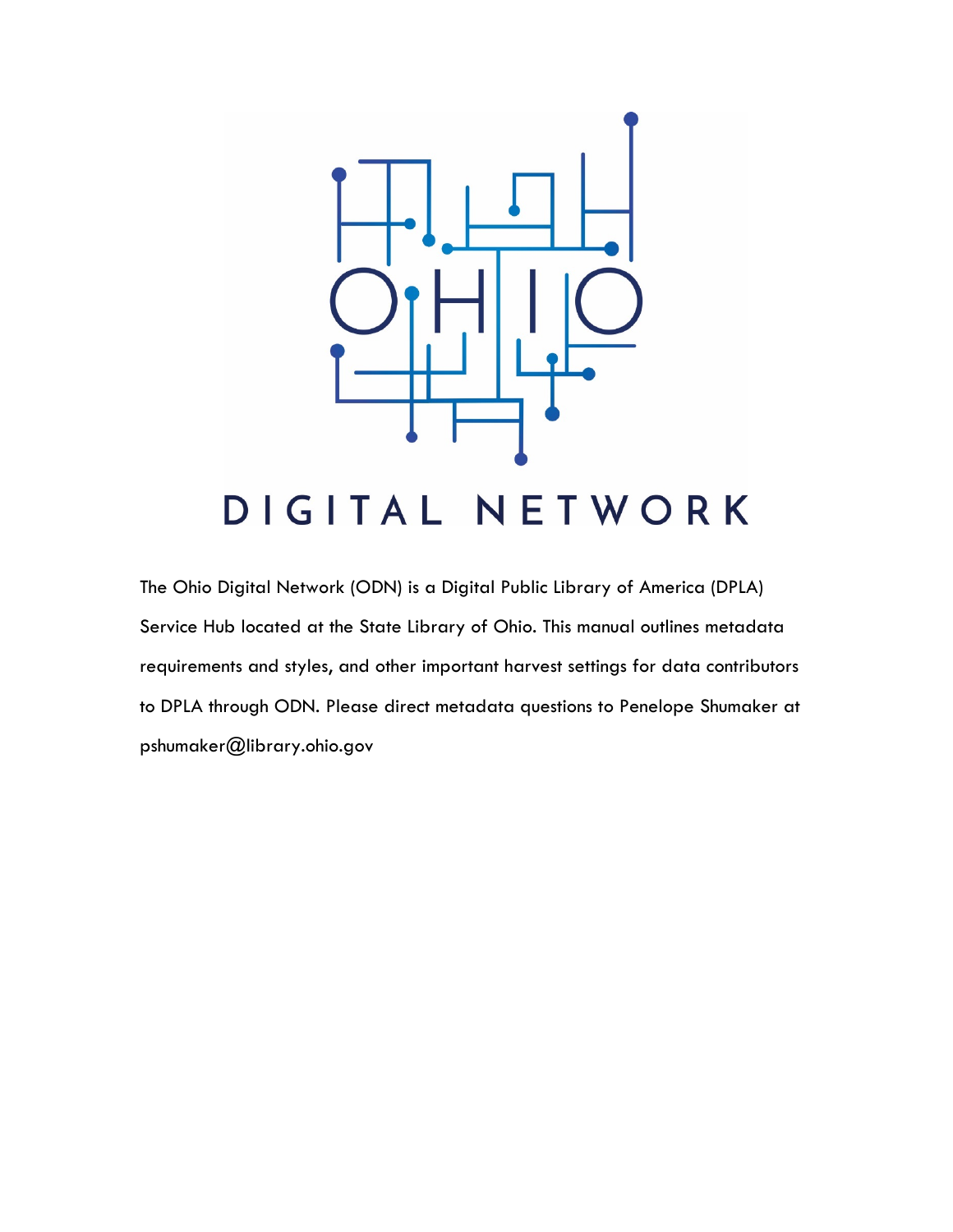# **Ohio Digital Network Metadata** Manual

## **CONTENTS**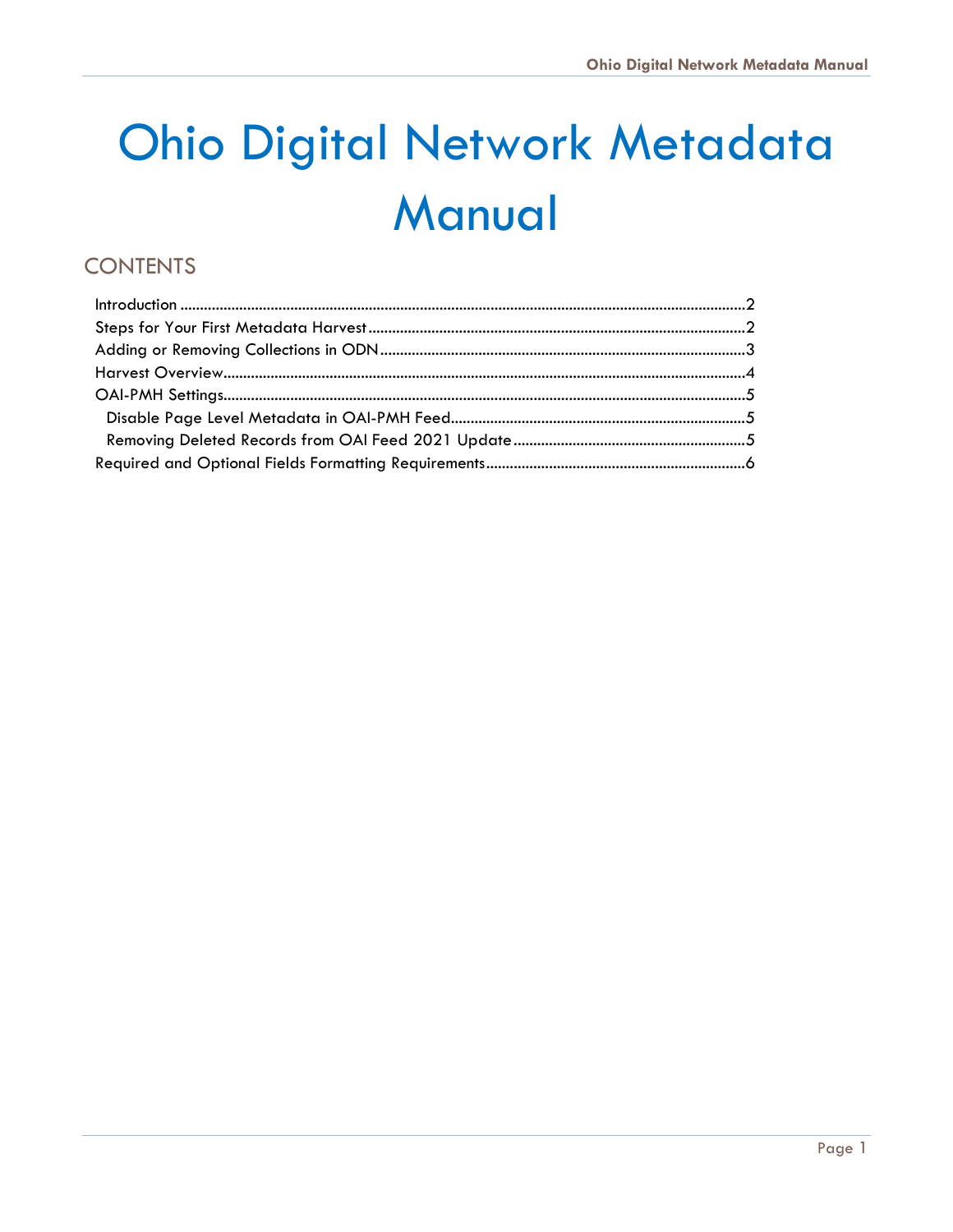#### <span id="page-2-0"></span>**Introduction**

Welcome to the Ohio Digital Network! We are so excited to have your great collections represented in DPLA! This manual is meant to be read alongside the ODN's Metadata Application Profile (MAP). The manual outlines important metadata and repository systems institutions will need to review to prepare for metadata harvest by ODN. Staff at ODN is here to answer your questions. Contact Penelope Shumaker, [pshumaker@library.ohio.gov](mailto:pshumaker@library.ohio.gov) with any metadata or harvest related questions.

### <span id="page-2-1"></span>**Steps for Your First Metadata Harvest**

- Review Metadata Application Profile.
	- o The two **REQUIRED** institution supplied fields are **Title**, and **Standardized Rights Statement**. Institutions will need to manually add these fields to their metadata. The Standardized Rights Statement field has strict formatting requirements. See the Required Fields Formatting Requirements section for more information.
	- o The other required fields (Data Provider, Collection, Is Shown At, and Preview) are derived fields. This means ODN will automatically add these fields to metadata collections in the process of harvest and XSLT transformation. See the Required Fields Formatting Requirements section for more information about how ODN populates these fields, and how they are used in DPLA.
	- o Check your collections metadata for quality. ODN will not always check, or alert you to, the metadata quality issues in every field. Consider checking spelling, consistency, and controlled vocabularies. See the Recommended Fields Formatting Requirements section for more information about these fields.
- Check your repository's OAI-PMH feed and settings. See the OAI-PMH settings section for more information
- Complete an ODN Mapping template for each collection. List each field that is present in the collection's metadata even if you don't want that field sent to DPLA. List any fields that you don't want mapped on the "Local Mapping" row of the template. Send completed templates to Penelope Shumaker, pshumaker@library.ohio.gov.
- DPLA ingests ODN's metadata records in March, June, September, and December. In order for your records to be included in a given month's ingest, your institutions records will need to have completed the QA process before that month begins. This means ODN will need to start our harvest process 2-4 weeks before the scheduled ingest, and all metadata remediation must be complete before the month begins.
	- o For example, if you hope to have your metadata included in the March harvest, you need to send the mapping template to ODN by early to mid-February. All metadata remediation must be completed by the end of February.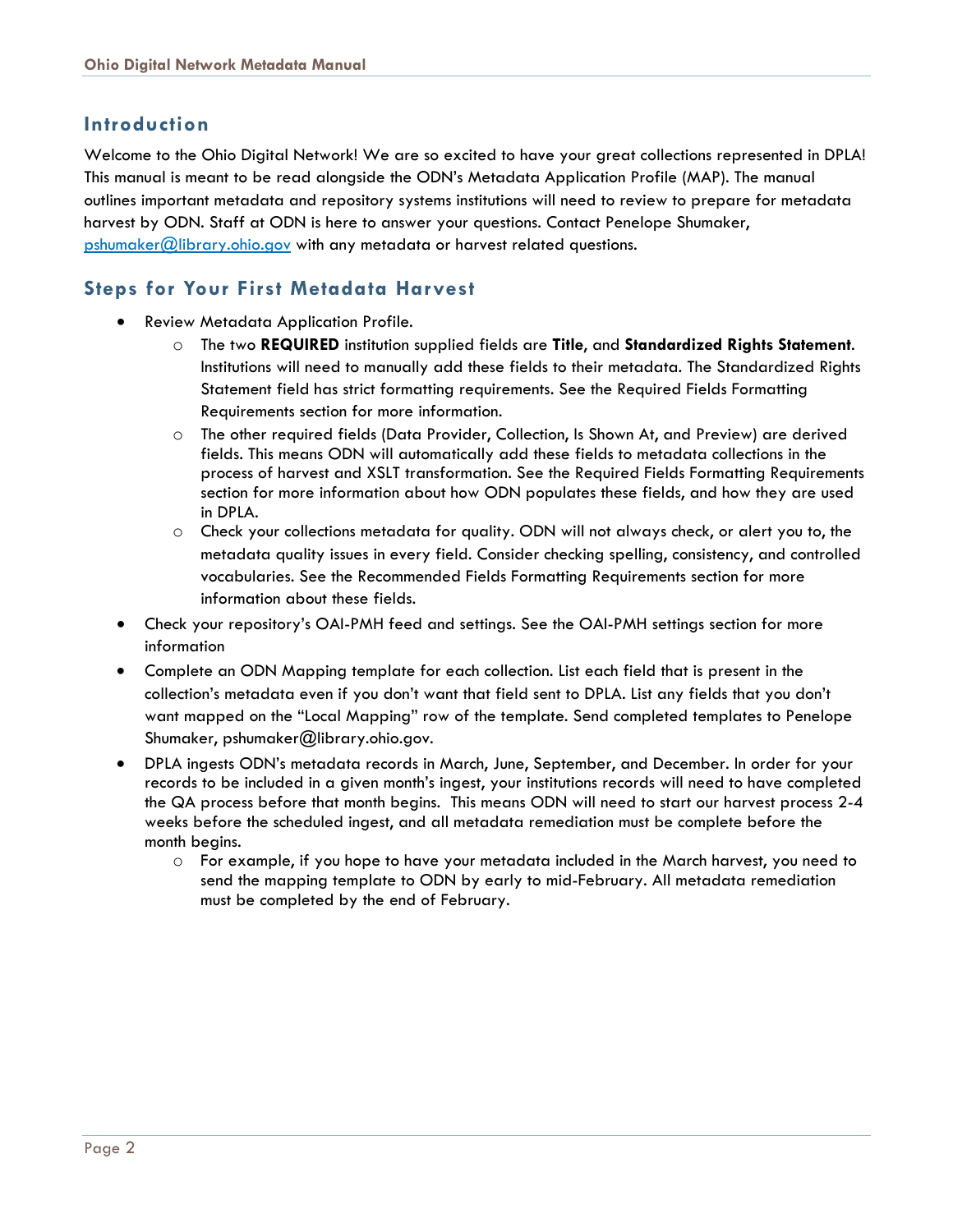## <span id="page-3-0"></span>**Adding or Removing Collections in ODN**

After ODN has completed your institutions first harvest, you can sit back and enjoy your amazing collections increased exposure in DPLA. But wait, what do you need to do to keep your collections current? Check out the possible situations and help us keep your records current.

- **Adding items to a collection in DPLA:** If you add a large number of items to your collections, please contact ODN to add your collections to the harvest queue. You do not need to complete a Mapping Template for collections we have already harvested.
- **Removing Items or Collections from DPLA:** If you remove your collections, or any items in your collections, please contact ODN so we can reharvest the collection, or remove the collection's metadata from our repository. *Unless otherwise specified items will not be removed from DPLA until our regularly scheduled harvest. Remember if you delete it from your website, we won't know about it unless you tell us. It will just be a dead link on DPLA's website.*
- **Adding New Collections to DPLA:** If you want to add a new collection to DPLA, complete a mapping template for that collection and send it to [pshumaker@library.ohio.gov.](mailto:pshumaker@library.ohio.gov)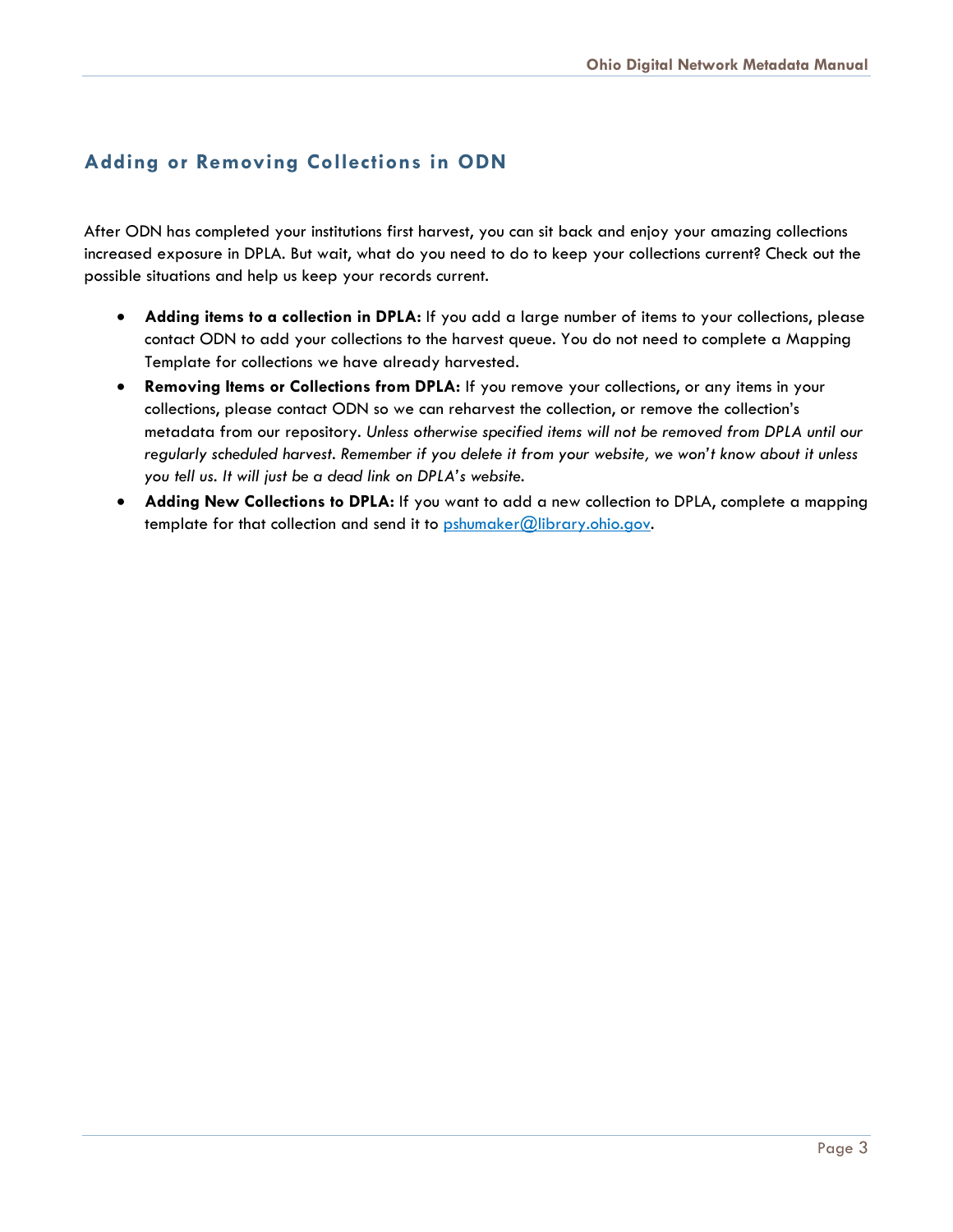## <span id="page-4-0"></span>**Harvest Overview**

This flow chart details how institutions' metadata gets to DPLA.

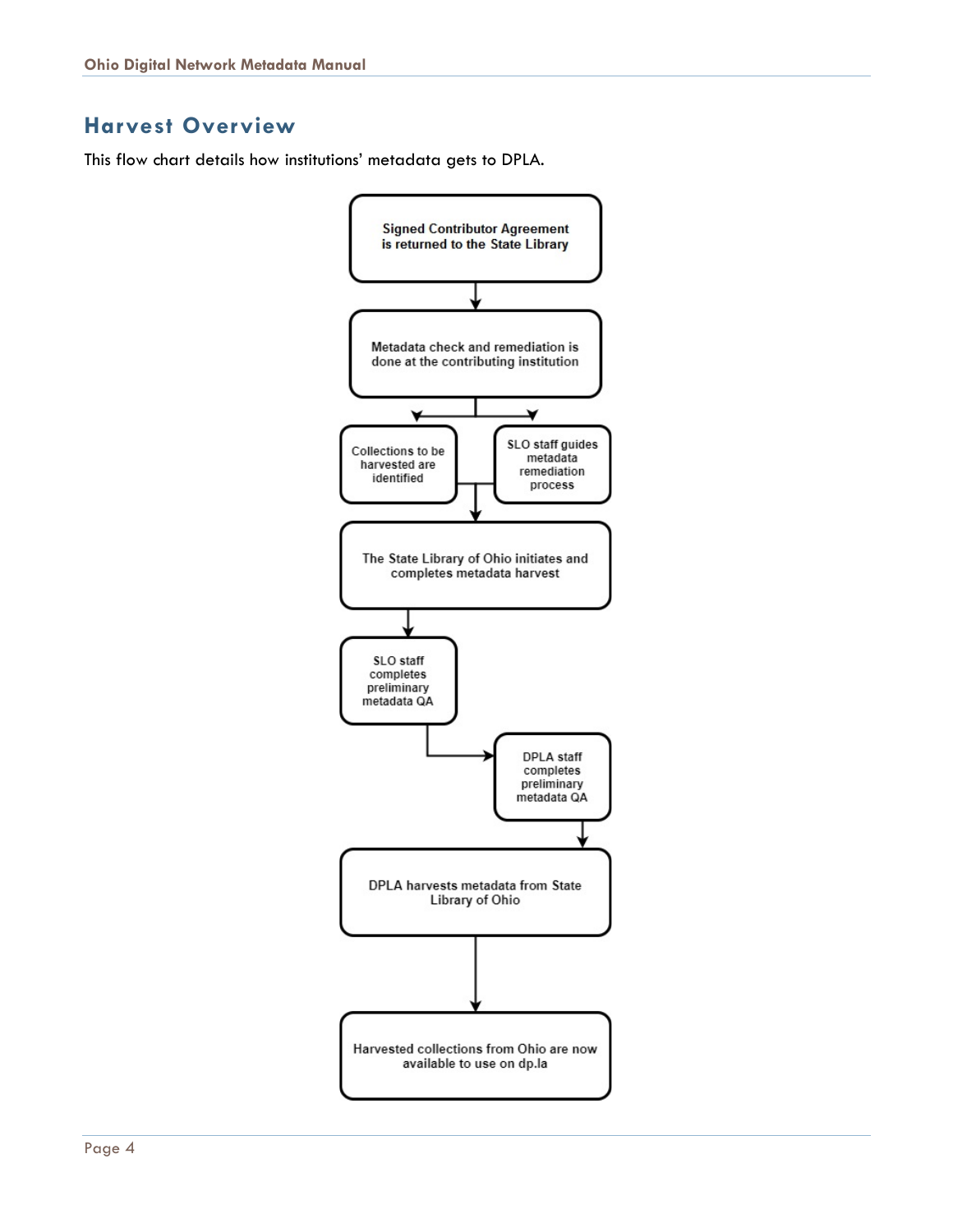## <span id="page-5-0"></span>**OAI-PMH Settings**

#### <span id="page-5-1"></span>**Disable Page Level Metadata in OAI-PMH Feed**

DPLA requires all items in the metadata to be in an item level record, and not in individual page level records. Please take a moment to review your OAI output settings.

If you are using CONTENTdm, please check the following settings: CONTENTdm Administration  $\rightarrow$ "Administration" tab  $\rightarrow$  "Harvesting". The "Enable compound object pages" option in the "OAI" section allows you to enable or disable this functionality. This setting should be disabled for page level records.

If you are using another Digital Asset Management System, please contact your server administrator to determine the settings in your system.

#### <span id="page-5-2"></span>**Removing Deleted Records from OAI Feed 2021 Update**

CONTENTdm (and other such content management systems) has a method for recording details about deleted records for OAI-PMH harvests, and this information is sent with an OAI-PMH harvest of the collection.

Due to a change in DPLA processing, it is no longer necessary to ask the CONTENTdm support team at OCLC to remove the deleted records for your institutions collections under normal circumstances.

At one time, removal of the deleted record information was necessary for CONTENTdm collections under very specific circumstances, but the State Library of Ohio Staff has contacted the OCLC support team and confirmed that the issue which necessitated that has been resolved.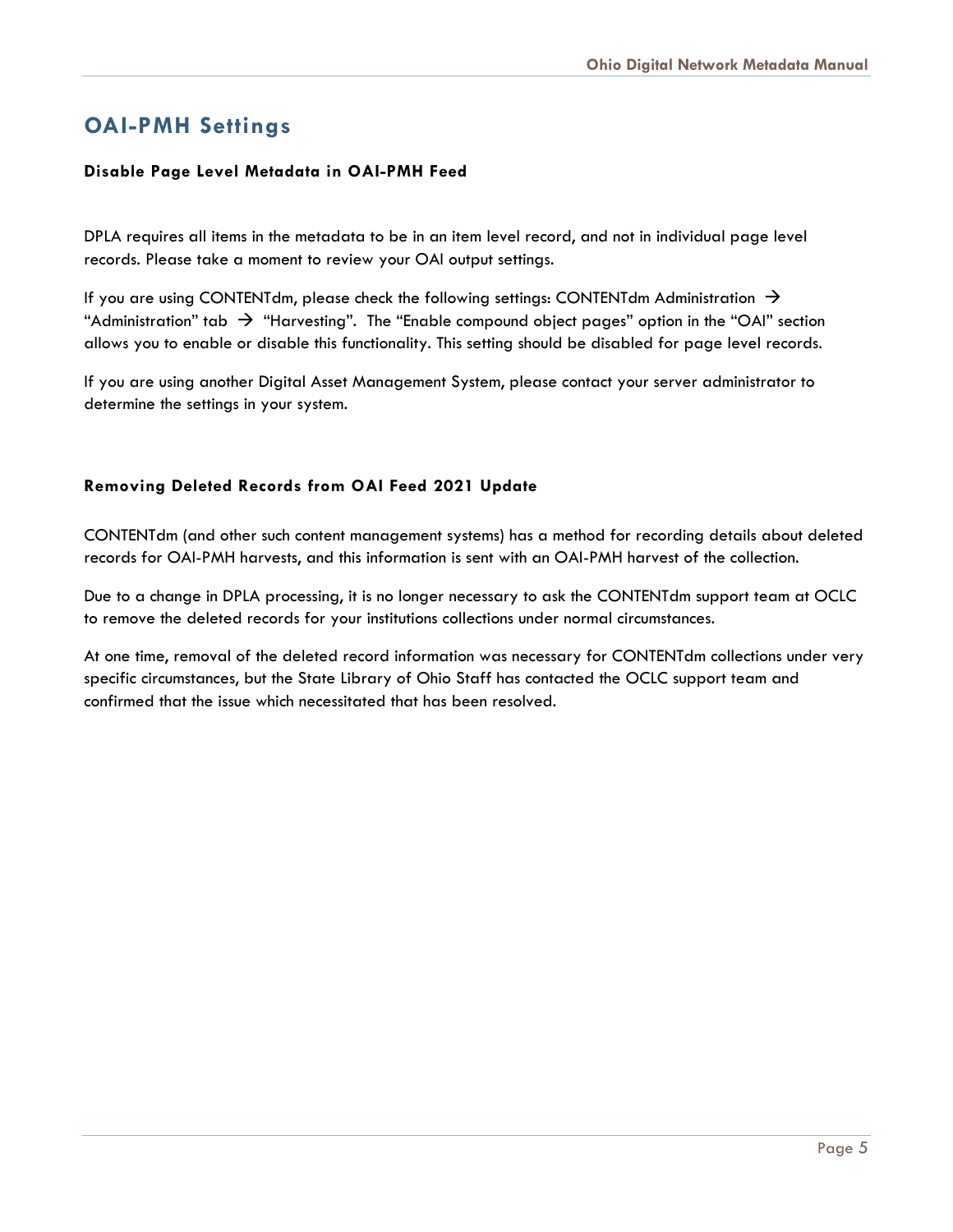## <span id="page-6-0"></span>**Required and Optional Fields Formatting Requirements**

The following two required fields (Standardized Rights Statement and Title) must be found in the Data Provider's original metadata.

| Standardized<br>edm:rights $ $<br><b>Rights</b><br>Statement | <b>Required, 1.</b> The URI of the rights statement from<br>rightsstatements.org that applies to the digital object or digital<br>representation found at edm:isShownAt. The statement found at<br>the URL cannot contradict or repeat information found in<br>dc:rights. |
|--------------------------------------------------------------|---------------------------------------------------------------------------------------------------------------------------------------------------------------------------------------------------------------------------------------------------------------------------|
|--------------------------------------------------------------|---------------------------------------------------------------------------------------------------------------------------------------------------------------------------------------------------------------------------------------------------------------------------|

We have the following requirements for the rights field:

- The field must only have the URI from rightsstatements.org, and no other text in the field.
	- o Note the URI differs from the URLs found on rightsstements.org. Please use the URIs as seen below:

✓ <http://rightsstatements.org/vocab/InC/1.0/> (Correct URI)

 $X$  <http://rightsstatements.org/page/InC/1.0/?language=en> (Incorrect URL)

• The field must not contradict or repeat information found in the local rights field. If you wish to put the text of the rights statement in a second rights field, we will only harvest the fields with the URI, but we must have at least one field that only hast the rights URI field.

|  |  | Title   dcterms:title   <b>Required, 1 or more.</b> Primary name given to the described resource. <sup>1</sup> |  |
|--|--|----------------------------------------------------------------------------------------------------------------|--|
|--|--|----------------------------------------------------------------------------------------------------------------|--|

We do not have any formatting requirements for the title, except it must be present in your metadata. DPLA and ODN does recommend that the title is as descriptive as possible.

#### **The following four required fields (Data Provider, Collection, Is Shown At and Preview) are usually found automatically from Data Provider's OAI-Feed, or other relevant information.**

|  | Collection   dcterms:isPartOf   Required, 1. Collection or aggregation of which described |
|--|-------------------------------------------------------------------------------------------|
|  | resource is a part; will be determined from the OAI set                                   |
|  | name. Can use an alternative value if necessary; notify ODN                               |
|  | during initial QA process.                                                                |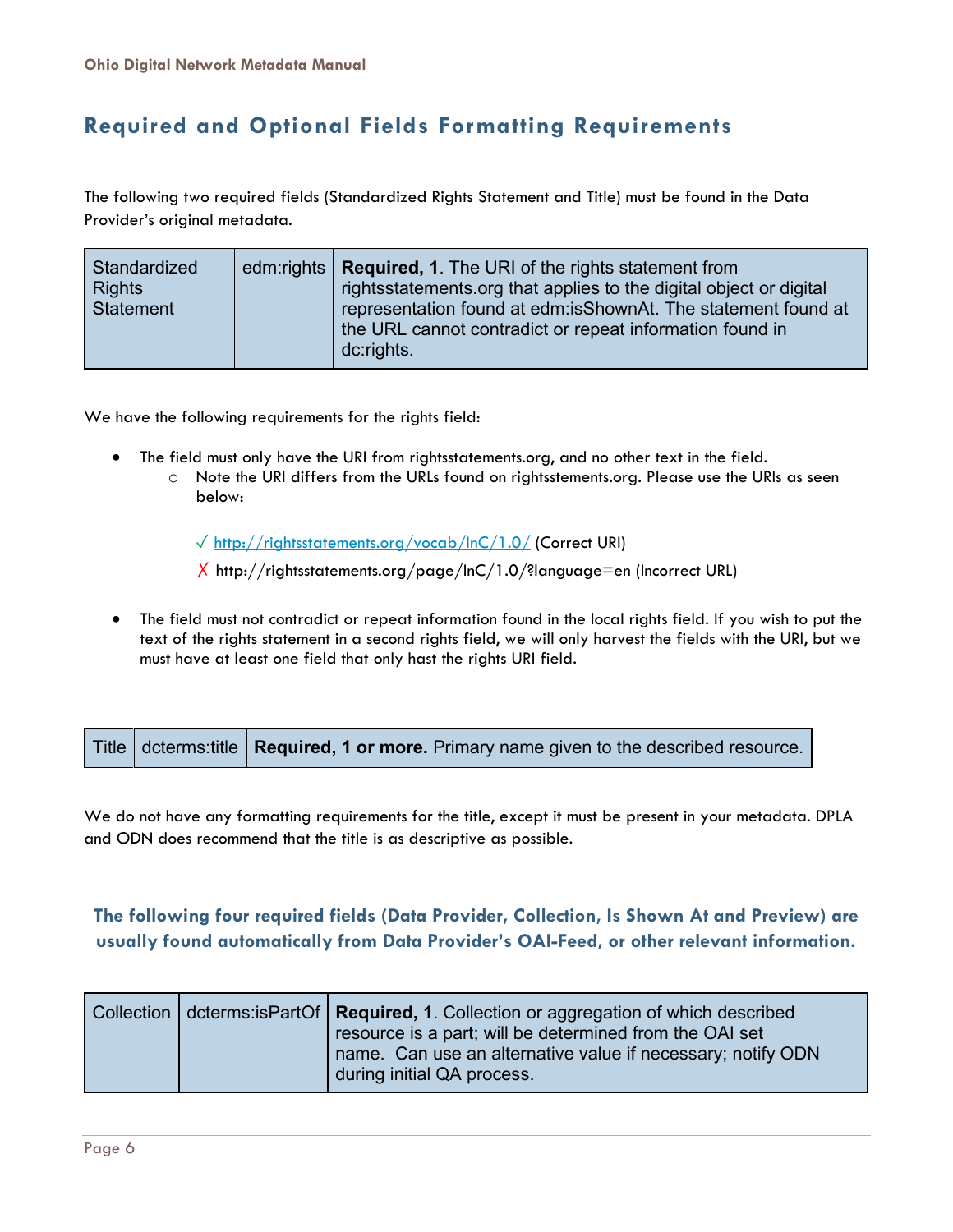We will use the OAI Set name for this field. If you want use a different name, please note that and any questions on your mapping template. DPLA does not currently display this information on the public side of the website, but has plans to display it in the future.

| <b>Data</b>     | edm:dataProvider   Required, 1. The organization or entity that supplies data to |
|-----------------|----------------------------------------------------------------------------------|
| <b>Provider</b> | DPLA through a Provider.                                                         |

We will use name providers list as the "Institution Name" on the ODN Mapping Template for this field. The institution name will be identical for all items for all items in a collection. DPLA will display this information as "Contributing Institution" on their website.

| edm:isShownAt   Required, 1. Unambiguous URL reference to digital object in its<br>Is Shown<br>  At<br>I full information context |  |
|-----------------------------------------------------------------------------------------------------------------------------------|--|
|-----------------------------------------------------------------------------------------------------------------------------------|--|

Often this information is found in the <Identifier> field depending on the Digital Asset Management System institutions use. Some Digital Asset Management Systems may put the information in the dc:identifier field. DPLA will display this information as the "URL" on their website.

|  | Preview edm: preview   Required, 1. The URL of a thumbnail, extract or other type of resource |
|--|-----------------------------------------------------------------------------------------------|
|  | representing the digital object for the purposes of providing a preview                       |

Often this information is found in the dc:identifier field depending on the Digital Asset Management System used. Some Digital Asset Management Systems may put the information in the dc:identifier field. Occasionally institutions may have to request that systems administers program this item. DPLA will display as a thumbnail image in searches, and on the item record on their website. Some items such as audio and video files are not required to have thumbnails. If your items do not have a natural thumbnail please do not use a default image for this field. Please take a moment to review your collections thumbnails. If your system is using default thumbnails please let us know, so that we can remove them during our XSLT transform.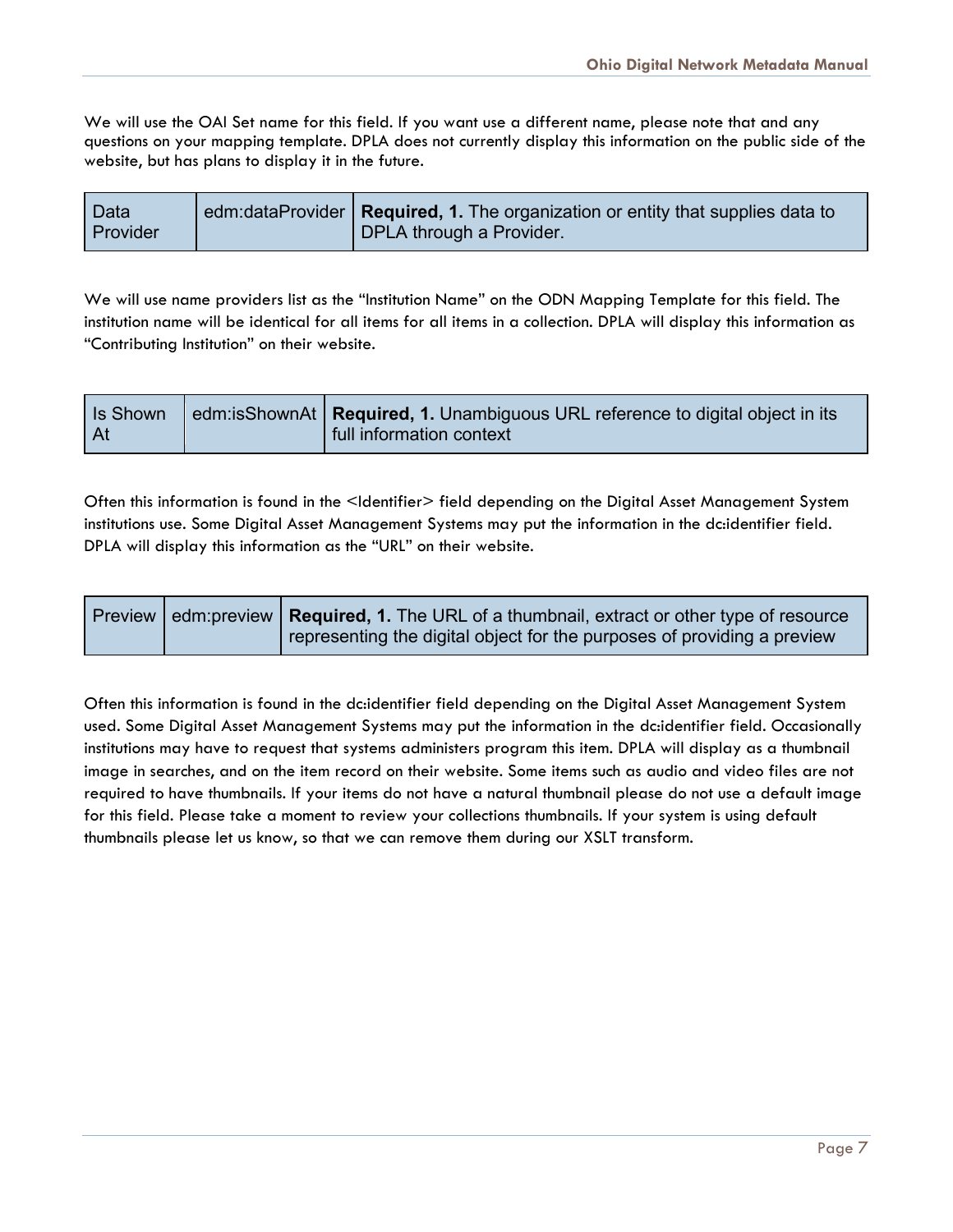## **Recommended Fields Formatting Requirements**

Date dc:date **Recommended, can be multiple.** Date value as supplied by data provider.

DPLA can transform dates in a variety of formats, as listed below. Note if you are sending the full date/time pattern such as "2009-06-15T13:45:30," we will use XSLT to remove the timestamp.

| • 1992                          | • $c1992$            |
|---------------------------------|----------------------|
| $\bullet$ 1992-12-01            | $\bullet$ ca. 1992   |
| 1992-12                         | • c. 1992            |
| 12-1992<br>$\bullet$            | $\bullet$ 1992/1993  |
| 12-01-1992<br>$\bullet$         | $\bullet$ 199x       |
| $\bullet$ 12.01.1992            | $• 19-$              |
| 12/01/1992                      | $\bullet$ [1992]     |
| 1992-12-01?<br>$\bullet$        | $\bullet$ 1990s      |
| $1992 - 12 - 01$ ~<br>$\bullet$ | $\bullet$ late 1990s |
| - 1992-12-υυ<br>$\bullet$       | $• 199-$             |
| $\bullet$ 1992.12.01            | $\bullet$ Dec 1992   |
| $\bullet$ 1992-12-01            | • Dec 01 1992        |
| 1992.12<br>$\bullet$            | • Dec 01, 1992       |
| 1992?<br>$\bullet$              |                      |
| $\bullet$ circa 1992            |                      |
| ca 1992                         |                      |
|                                 |                      |

IIIF Manifest dcterms:isReferenced by **Optional, one per record.** IIIF Manifest for record.

IIIF metadata can, in some cases, be derived from other metadata being sent by a DPLA contributor. State Library staff can meet with sites to discuss adding IIIF Manifests to their records, and the required processes.

#### **Institutions Using CONTENTdm**

- Sites running CONTENTdm, for example, always have "edm:isShownAt" values similar to:
	- o http://servername/cdm/ref/collection/ALIAS/id/CISOPTR
- That URI points to a specific CONTENTdm record, and the corresponding IIIF URI would be:
	- o http://servername/iiif/info/ALIAS/CISOPTR/manifest.json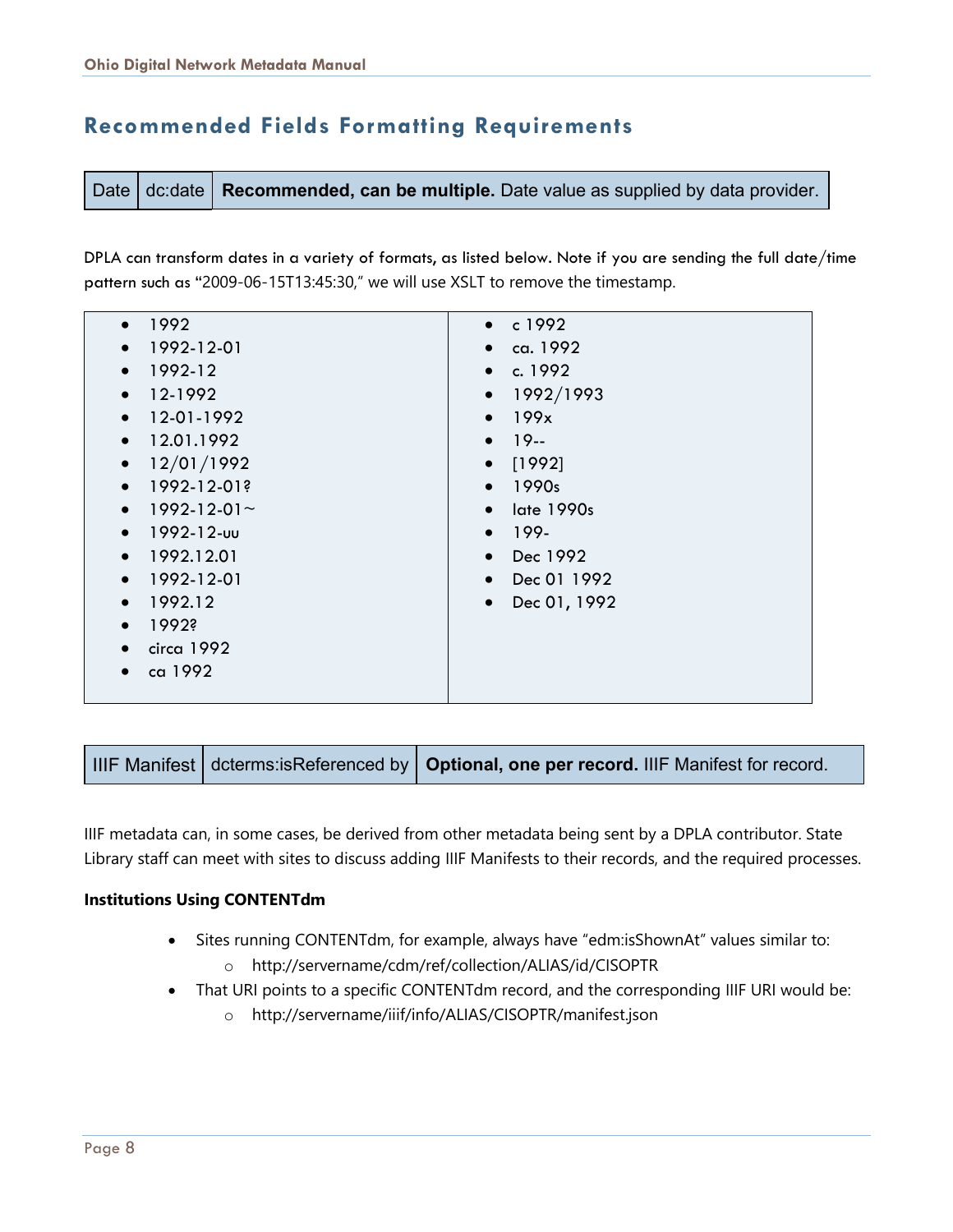• This consistency across CONTENTdm servers allows the ODN staff to "calculate" the correct IIIF URI for any given CONTENTdm record.

#### **Institutions that are not using CONTENTdm**

- In the case of a site running a non-CONTENTdm server, it might be possible for the ODN staff to "calculate" IIIF URIs in a manner similar to that used with CONTENTdm servers. However, for non-CONTENTdm servers, the ODN member submitting the collection must provide details about how to transform the metadata they are sending into IIIF metadata. For example, a non-CONTENTdm server was sending values similar to the following with their metadata:
	- o oai:oaks.kent.edu:node-11153
- The corresponding IIIF metadata URI for this item would be:
	- o <https://oaks.kent.edu/node/11153/manifest>
- Various Content Management Systems may display IIIF metadata differently, however, so such a rule cannot be applied to all non-CONTENTdm systems.
- If you do not have a CONTENTdm server and your server does support IIIF metadata, then the questions you should ask are:
	- $\circ$  Is the IIIF URI being sent with data harvested via OAI-PMH? If so, then just put the appropriate metadata field's label in the IIIF field in the ODN Metadata Template
	- o If IIIF metadata is supported by your Content Management System but the metadata's not being sent via OAI-PMH, then do you know whether there's a pattern to the IIIF URIs that would allow them to be automatically be generated by the ODN team, similar to those described above?
	- $\circ$  If your Content Management System does support IIIF but you don't know of any patterns allowing the ODN team to derive the correct IIIF values, then can you send the ODN team sample IIIF URIs and their corresponding URLs showing the records as an end-user would see them? Possibly the ODN team can identify a way to automatically generate the values.
	- $\circ$  Including known-good IIIF URIs in your metadata is always the best option. Some systems (CONTENTdm, for example) can store files that are not IIIF-compliant, or simply don't support IIIF for specific file types even though the IIIF standard states that these file types should be supported.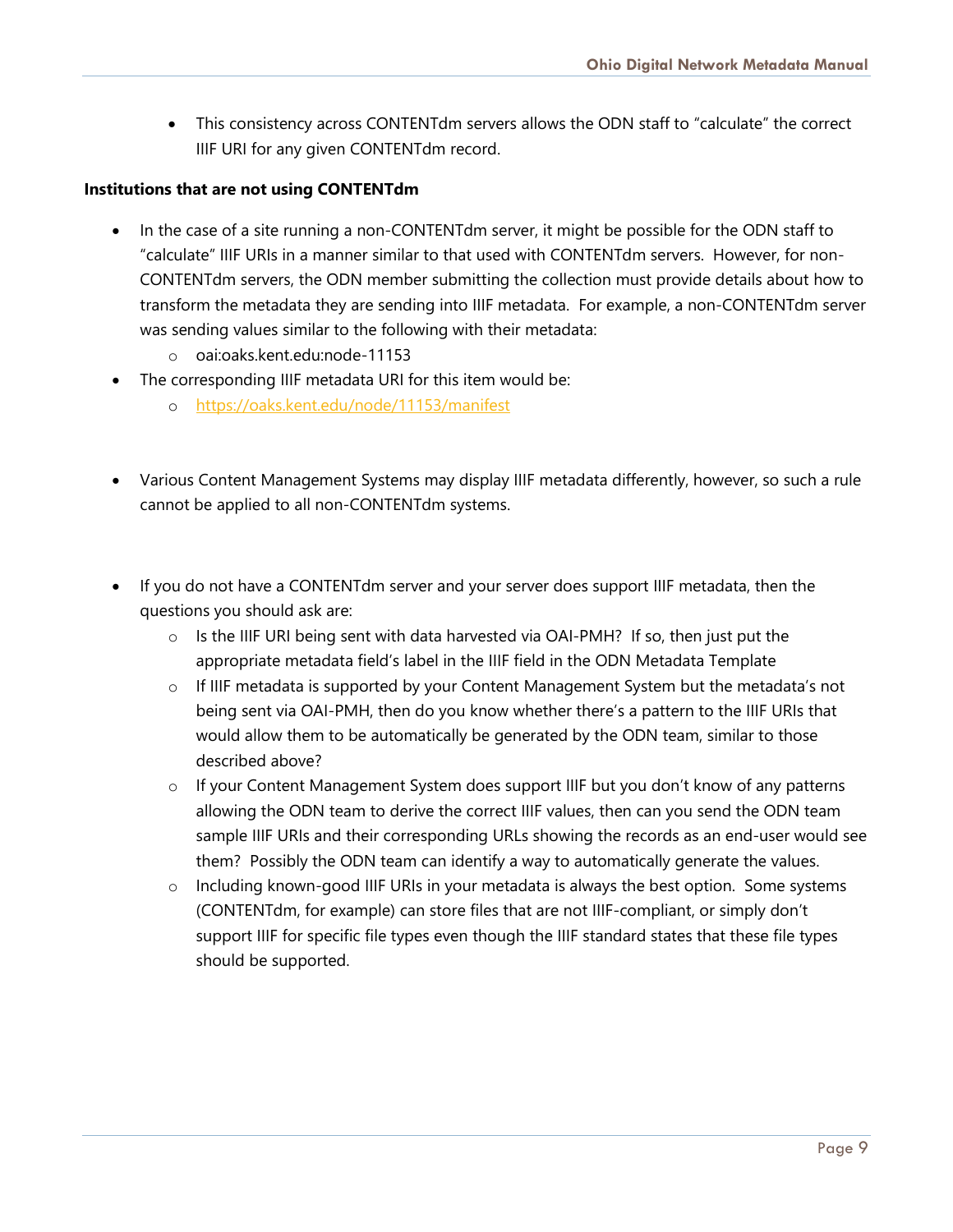| resources. See Appendix A for controlled vocabulary. |
|------------------------------------------------------|
|------------------------------------------------------|

If possible, use the spelled-out title of the language of the described resource (e.g. English, Spanish). If using language codes use the three-digit codes found at the link below. Note DPLA does not use the three-digit code "ger" for German, rather they use the code is deu for Deutsch.

[https://github.com/dpla/ingestion3/blob/9f1f156f059f1840c538105bf02d02443c38356a/src/main/reso](https://github.com/dpla/ingestion3/blob/9f1f156f059f1840c538105bf02d02443c38356a/src/main/resources/iso-639-3.tab) [urces/iso-639-3.tab](https://github.com/dpla/ingestion3/blob/9f1f156f059f1840c538105bf02d02443c38356a/src/main/resources/iso-639-3.tab)

|  | Place   dcterms:spatial   Recommended, can be multiple. Spatial characteristics of described          |
|--|-------------------------------------------------------------------------------------------------------|
|  | resource, such as a country, city, region, address or other geographical<br>term. Captures aboutness. |

Previously, DPLA required a hierarchal order for place names due to an enhancement that displayed records on a geographic map. Due to a website redesign, and other issues with the enhancement, DPLA no longer provides this enhancement for records.

Best practices for the Place field include only for spatial topics that a resource is about. Not intended to capture the place of publication or digitization.



If you are using hyphens for subject, or geospatial order DPLA best practices include:

-No spaces between terms.

-Double hyphens (--) not single smart hyphens. Occasionally Microsoft programs will automatically edit the double hyphens to one single hyphen, so check the autocorrect settings if necessary.

See correct and incorrect examples below:

✓ Probate Records--Ohio--Butler County

✗ Probate Records -- Ohio -- Butler County

✗ Probate—Ohio—Butler County